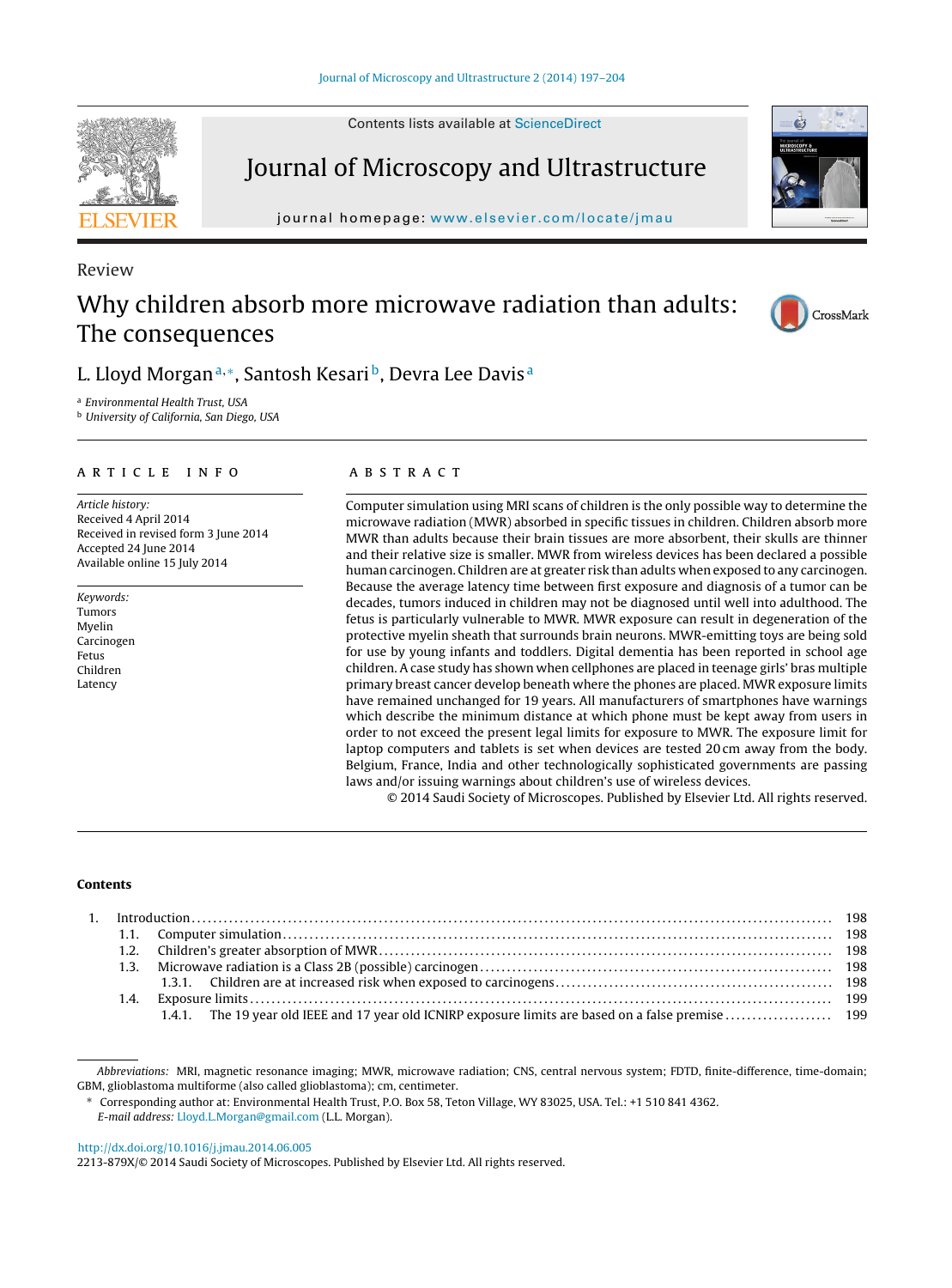|              |                  | 1.4.2. |  | 199        |  |  |  |  |
|--------------|------------------|--------|--|------------|--|--|--|--|
|              |                  | 1.4.3. |  | 199        |  |  |  |  |
| 2.           |                  |        |  |            |  |  |  |  |
| 3.           |                  |        |  |            |  |  |  |  |
|              | 3.1.             |        |  |            |  |  |  |  |
|              |                  | 3.1.1. |  | 199<br>199 |  |  |  |  |
|              |                  | 3.1.2. |  | 200        |  |  |  |  |
|              | 3.2 <sub>1</sub> |        |  | 200        |  |  |  |  |
|              |                  | 3.2.1  |  | 200        |  |  |  |  |
|              |                  | 3.2.2. |  | 200        |  |  |  |  |
|              |                  | 3.2.3. |  | 201        |  |  |  |  |
|              | 3.3.             |        |  | 201        |  |  |  |  |
| $\mathbf{4}$ |                  |        |  | 201        |  |  |  |  |
|              | 4.1.             |        |  |            |  |  |  |  |
|              | 4.2.             |        |  |            |  |  |  |  |
|              | 4.3.             |        |  |            |  |  |  |  |
|              | 4.4.             |        |  |            |  |  |  |  |
|              | 4.5.             |        |  | 202        |  |  |  |  |
|              | 4.6.             |        |  | 203        |  |  |  |  |
| 5.           |                  |        |  |            |  |  |  |  |
|              | 203              |        |  |            |  |  |  |  |
|              | 203              |        |  |            |  |  |  |  |
|              |                  |        |  |            |  |  |  |  |

# **1. Introduction**

Here we discuss: how the amount of MWR can be calculated, children's greater absorption of MWR compared to adults' adsorption, MWR's listing as a Class 2B (possible) carcinogen, the existing legal limits for human exposure to MWR, and that the existing legal limits do not incorporate the greater exposure to children.

#### 1.1. Computer simulation

The finite-difference, time-domain (FDTD) computer algorithm has been the best way to simulate the amount of absorbed MWR in tissues for many decades. In 1997 the U.S. Federal Communications Commission (FCC) stated, "Currently, the finite-difference time-domain (FDTD) algorithm is the most widely accepted computational method for SAR modeling. This method adapts very well to the tissue models that are usually derived from MRI or CT scans. FDTD method offers great flexibility in modeling the inhomogeneous structures of anatomical tissues and organs. The FDTD method has been used in many far-field electromagnetic applications during the last three decades. With recent advances in computer technology, it has become possible to apply this method to near-field applications for evaluating handsets" [\[1\].](#page-6-0)

#### 1.2. Children's greater absorption of MWR

There are multiple studies showing that children absorb more MWR than adults. In 1996 a study reported that the absorbed MWR penetrated proportionally deeper into the brain of children age 5 and 10 compared to adults' brains [\[2\].](#page-6-0)

In 2008 Joe Wiart, a senior researcher for French telecom and Orange reported that the brain tissue of children absorbed about two times more MWR than adults' brain tissue [\[3\].](#page-6-0)

A 2009 study reported the CNS absorption by children is "significantly larger (∼2×) because the RF [MWR] source is closer and skin and bone layers are thinner", and "bone marrow exposure strongly varies with age and is significantly larger for children ( $\sim$ 10×)" [\[4\].](#page-6-0)

In 2010, Andreas Christ and team reported children's hippocampus and hypothalamus absorbs 1.6–3.1 times higher and the cerebellum absorbs 2.5 times higher MWR compared to adults'; children's bone marrow absorbs 10 times higher MWR radiation than in adults, and children's eyes absorb higher MWR than adults [\[5\].](#page-6-0) These calculations were based on porcine measurements taken from sacrificed animals.

# 1.3. Microwave radiation is a Class 2B (possible) carcinogen

After 30 experts from 14 countries reviewed the science, the World Health Organization's (WHO's) International Agency for Research on Cancer (IARC) declared that RF-EMF [MWR] is a Class 2B (possible) carcinogen  $[6]$ . It was a near unanimous declaration (one dissenter).

Including MWR, there are 285 agents listed by WHO's IARC as Class 2B carcinogens [\[7\].](#page-6-0) Exposures to almost all of these agents are regulated. Some of the commonly recognized agents are: carbon black, carbon tetrachloride, chloroform, DDT, lead, nickel, phenobarbital, styrene, diesel fuel, and gasoline.

Like these other Class 2B Carcinogens, should anyone, particularly children, be exposed to MWR?

# 1.3.1. Children are at increased risk when exposed to carcinogens

Children are at greater risk from exposure to carcinogens than adults, and the younger the child, the higher the risk [\[8–10\].](#page-6-0)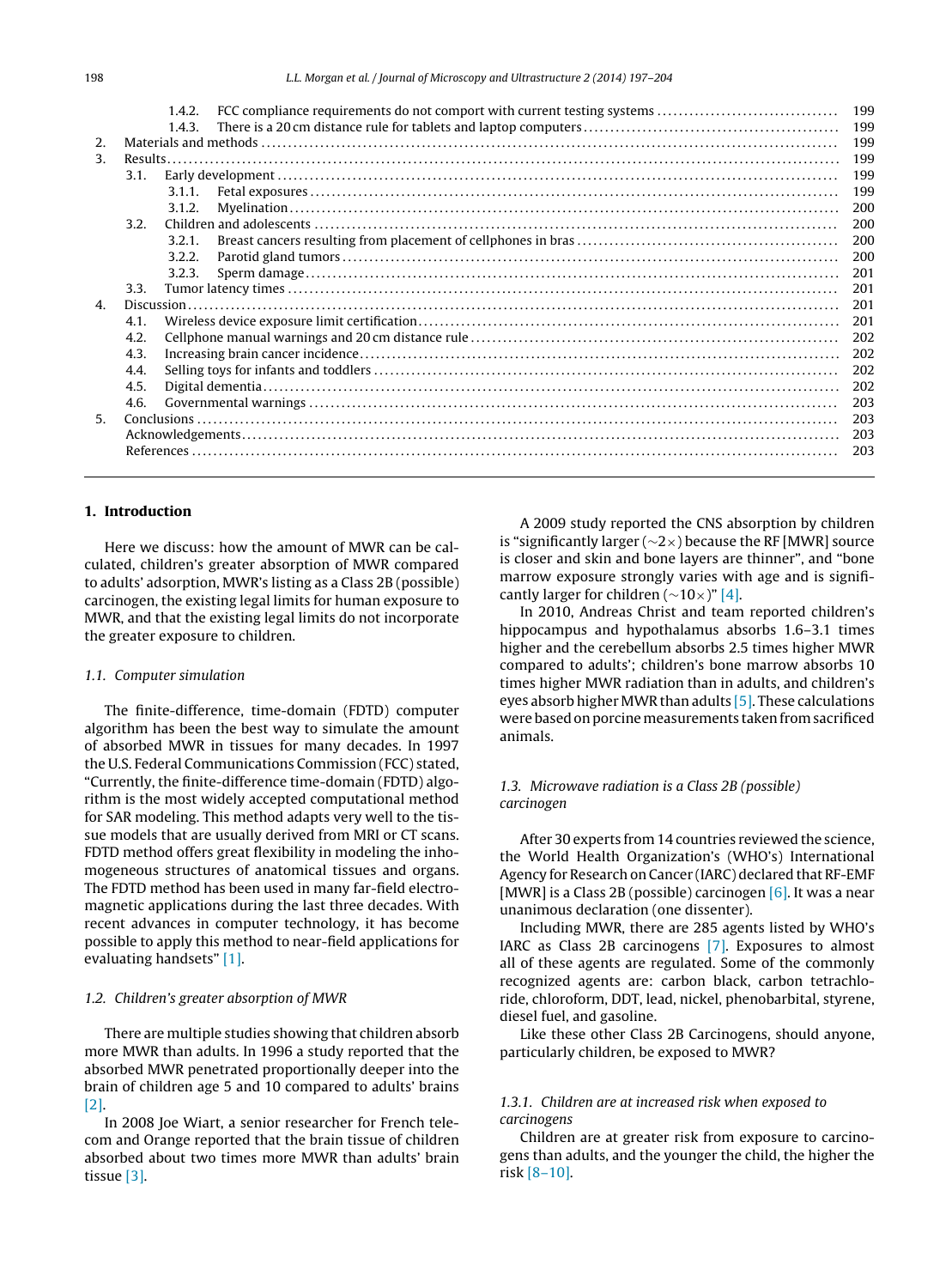# 1.4. Exposure limits

In 1996, the FCC adopted the IEEE 1991[\[11\]](#page-6-0) standard with some details from the 1986 NCRP Report [\[12\]](#page-6-0) as exposure limits in the United States. Nineteen years after the FCC exposure limits were published, based on documents published 24 and 29 years previously, the legal exposure limit has remained unchanged. Yet during these decades an enormous body of scientific studies was published reporting risk well below the legal exposure limit.

The Institute of Electrical and Electronic Engineers (IEEE) is an industry professional organization, as is the National Council on Radiation Protection (NCRP). Neither organization had medical or public health expertise.

In European countries and a few other countries, the exposure limits are based on the 1998 "Guidelines" of the International Commission for Non-Ionizing Radiation Protection (ICNIRP) [\[13\].](#page-7-0) These "Guidelines" were based on publications from 1984, 1987, 1991, and 1993 [page 494]. That is the "Guidelines" were based on publications up to 31 years ago, Similar to the IEEE and NCRP, ICNIRP is an organization without medical or public health expertise. It is accountable to no government and its funding sources are not transparent.

#### 1.4.1. The 19 year old IEEE and 17 year old ICNIRP exposure limits are based on a false premise

The exposure limits are premised on an assumption that the only biological effect from MWR exposure is acute (short-term) heating sufficient to cause tissue damage. There is no consideration of the effects from chronic (longterm) exposures. There are many scientific papers that report biological impacts tied with non-thermal (no measurable temperature change) effects. Indeed, the 480-page IARC Monograph 102 that documents the science that led to the declaration that MWR is a Class 2B (possible) carcinogen is a virtual compendium of such papers [\[14\].](#page-7-0)

# 1.4.2. FCC compliance requirements do not comport with current testing systems

The FCC requires "For purposes of evaluating compliance with localized SAR guidelines, portable devices should be tested or evaluated based on normal operating positions or conditions" [\[15\].](#page-7-0) But phones are not tested in pants or shirt pockets. As a result every cellphone manual has warnings that the phone should be kept at various distances from the body otherwise the human exposure limits can be exceeded.

Here are two of many examples:

- (1) The BlackBerry Torch 9800 Smart Phone warns, "keep the BlackBerry device at least 0.98 in. (25 mm) from your body (including the abdomen of pregnant women and the lower abdomen of teenagers)." "Lower abdomen" is an oblique reference to testicles and "abdomen of pregnant women" is an oblique reference to the fetus.
- (2) The iPhone 5's manual is embedded within the phone: Users must go to "Settings," and scroll down to "General," then scroll to the bottom to "About," go to "Legal," scroll down to "RF [MWR] Exposure" where it reads, "To

reduce exposure to RF energy, use a hands-free option, such as the built-in speakerphone, the supplied headphones, or other similar accessories. Carry iPhone at least 10 mm away from your body to ensure exposure levels remain at or below the as-tested [exposure limit] levels."

# 1.4.3. There is a 20 cm distance rule for tablets and laptop computers

"For purposes of these requirements mobile<sup>1</sup> devices are defined by the FCC as transmitters designed to be used in other than fixed locations and to generally be used in such a way that a separation distance of at least 20 cm is normally maintained between radiating structures and the body of the user or nearby persons" [\[16\].](#page-7-0)

Clearly, this 20 cm rule contradicts the "normal operating position" regulation in the description "a separation distance of at least 20 cm is normally maintained." Indeed, "laptop" computer directly implies that it is to be placed on a lap which is not 20 cm distant from the user.

The growing use of tablets by young children in schools contradicts these normal tested conditions as well, as these children have shorter arms that do not allow them to hold devices 20 cm from their bodies.

#### **2. Materials and methods**

We have performed a review of the peer-reviewed cellphone exposure epidemiology from 2009 to 2014, and cellphone dosimetry since the 1970s from a previous paper [\[17\],](#page-7-0) along with relevant governmental and other policy documents, manufacturers' manuals and similar documents.

# **3. Results**

# 3.1. Early development

Here we present evidence of harmful effects from exposure to MWR during early developmental stages both in animals and in humans.

#### 3.1.1. Fetal exposures

A study from Yale University School of Medicine exposed mice in utero to MWR [\[18\].](#page-7-0) The study reported that these mice were hyperactive and had impaired memory "due to altered neuronal developmental programming. Exposed mice had dose-responsive impaired glutamatergic synaptic transmission onto layer V pyramidal neurons of the prefrontal cortex." During pregnancy the mice were irradiated by a cellphone positioned above each cage positioned over the feeding bottle at a distance of 4.5–22.3 cm from each mouse depending on the location of the mouse within the cage. Controls were under the same condition but the phone was not active. The observed effects were

<sup>&</sup>lt;sup>1</sup> The FCC defines laptop computers, tablets and similar devices as "mobile devices" in comparison to "portable devices" which are cell and cordless phones and similar devices; the former falls under the 20 cm rule, the latter has no such rule.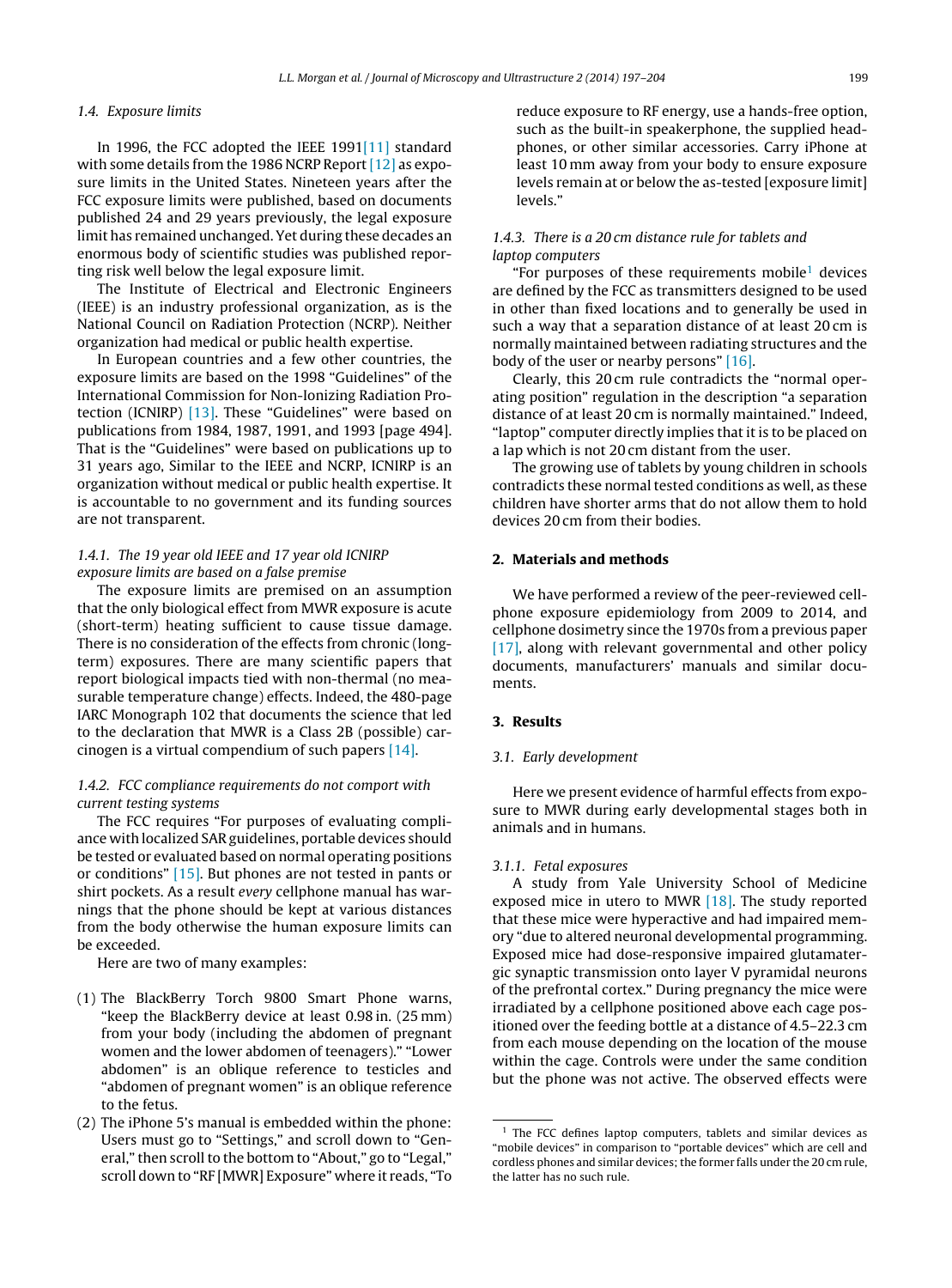similar to attention deficit hyperactivity disorder (ADHD) in children.

A Turkish study reported on a 900 MHz in utero expo-sure of rats [\[19\].](#page-7-0) "The results showed that prenatal EMF exposure caused a decrease in the number of granule cells in the dentate gyrus of the rats ( $p < 0.01$ ). This suggests that prenatal exposure to a 900 MHz EMF affects the development of the dentate gyrus granule cells in the rat hippocampus."

A Chinese study investigated effects of MWR emitted by cellphones on rat CNS, in vitro (cortical neuronal cells) and in vivo (rat's brain)  $[20]$ . Neuronal cells had a significantly higher death rate at power densities of 0.05 mW/cm<sup>2</sup> and above. In vivo results show increased apoptosis with DNA fragmentation.

#### 3.1.2. Myelination

A myelin sheath covering neurons acts as an insulation of the electrical activity of neurons. In human embryos, the firstlayer develops frommid-gestation to 2 years of age and continues into adolescence [\[21\].](#page-7-0) Myelination of the brain is not complete until early adulthood.

There are two studies with reported degeneration of the myelin sheath after MWR exposure:

A1972study fromPolandreportedmyelindegeneration and glial cell proliferation in guinea pigs and rabbits from a 3 GHz exposure [\[22\].](#page-7-0)

In 1977 Switzer & Mitchell reported a 2.45 GHz exposure in rats increased myelin degeneration in rat brains at 6 weeks after exposure. They concluded "The results of our study and related investigations by others indicated that exposures to low-intensity MW irradiation can result both in transient and in long-term structural anomalies in CNS tissue and may result in various hematologic irregularities" [\[23\].](#page-7-0)

# 3.2. Children and adolescents

Aydin et al. in a study of cellphone use by children and adolescents (median age 13 years), reported a significant risk of brain cancer and a significant exposure–response relationship for >2.8 years since first cellphone subscription,  $OR = 2.15$ ,  $CI = 1.07 - 4.29$ ,  $p$ -trend = 0.001 for increasing risk with increasing time since first subscription with operator recorded use data (billing records)  $[24]$ . Yet the study's conclusion states, "The absence of an exposure–response relationship either in terms of the amount of mobile phone use . . . argues against a causal association." Itisunclear why the conclusion directly contradicts the published results. The study was funded in part by cellphone companies.

A Swedish study reported when first cellphone use began as a teenager or younger there was a significant ipsilateral risk of brain cancer,  $OR = 7.8$ ,  $CI = 2.2 - 28$ ,  $p < 0.01$ , and an almost identical ipsilateral risk from cordless phone use, OR = 7.9, CI = 2.5–25,  $p < 0.001$  [\[9\].](#page-6-0)

A Korean study found risks for ADHD in first grade (ages 7–8) children and followed them to ages 12–13 [\[25\].](#page-7-0) "The ADHD symptom risk associated with mobile phone use for voice calls but the association was limited to children exposed to relatively high [blood] lead [levels]." With an average time per cellphone call of  $\frac{1}{2}$  to <1 min, OR = 5.66,



**Fig. 1.** Increase of parotid gland tumors relative to other salivary gland tumors in Israel.

 $CI = 1.31 - 24.51$  and for 1+ minutes per call,  $OR = 7.20$ ,  $CI = 1.37 - 37.91$ ,  $p$ -trend = 0.02. For children playing games for 3+ minutes/day a significant risk for ADHD, OR = 1.94,  $CI = 1.30 - 2.89$ ,  $p < 0.001$ , and p-trend < 0.001 in the lower blood lead level group.

Elsewhere it has been shown the low-level exposures to MWR increases the permeability of the blood–brain barrier [\[26–28\].](#page-7-0) This suggests children exposed to lead who use cellphone might have increased blood lead levels in the brain.

# 3.2.1. Breast cancers resulting from placement of cellphones in bras

A case study reported 4 women who placed cellphones in their bras. Two were diagnosed at age 21, with one who had begun placing her cellphone in her bra at age 15. This resulted in multiple primary breast cancers immediately beneath where the cellphone were placed [\[29\].](#page-7-0)

# 3.2.2. Parotid gland tumors

The parotid gland is a large salivary gland in the cheek immediately next to where a cellphone is held to the ear.

A Chinese study reported statistically significant increased risks of 10- to 30-fold [\[30\].](#page-7-0) With more than 10 years since first use of a cellphone, the risk of epithelial parotid gland cancer, OR = 10.631, CI = 5.306–21.300, p < 10−10; similarly the risk for mucoepidermoid carcinoma, OR = 20.72, CI = 9.379–45.821,  $p < 10^{-13}$ , and for average daily use of >3.5 h, OR = 30.255, CI = 10.799–90.456,  $p < 10^{-10}$ .

An Israeli Interphone study found significant risk of parotid gland tumors [\[31\].](#page-7-0) "For ipsilateral use, the odds ratios in the highest category of cumulative number of calls and call time without use of hands-free devices were 1.58 (95% confidence interval: 1.11, 2.24) and 1.49 (95% confidence interval: 1.05, 2.13), respectively."

Another Israeli study showed that among the 3 salivary glands, the only increase was the parotid gland [\[32\].](#page-7-0) "The total number of parotid gland cancers in Israel increased 4 fold from1970 to 2006 . . . whereas two other salivary gland cancers remained stable." Fig. 1 illustrates the enormous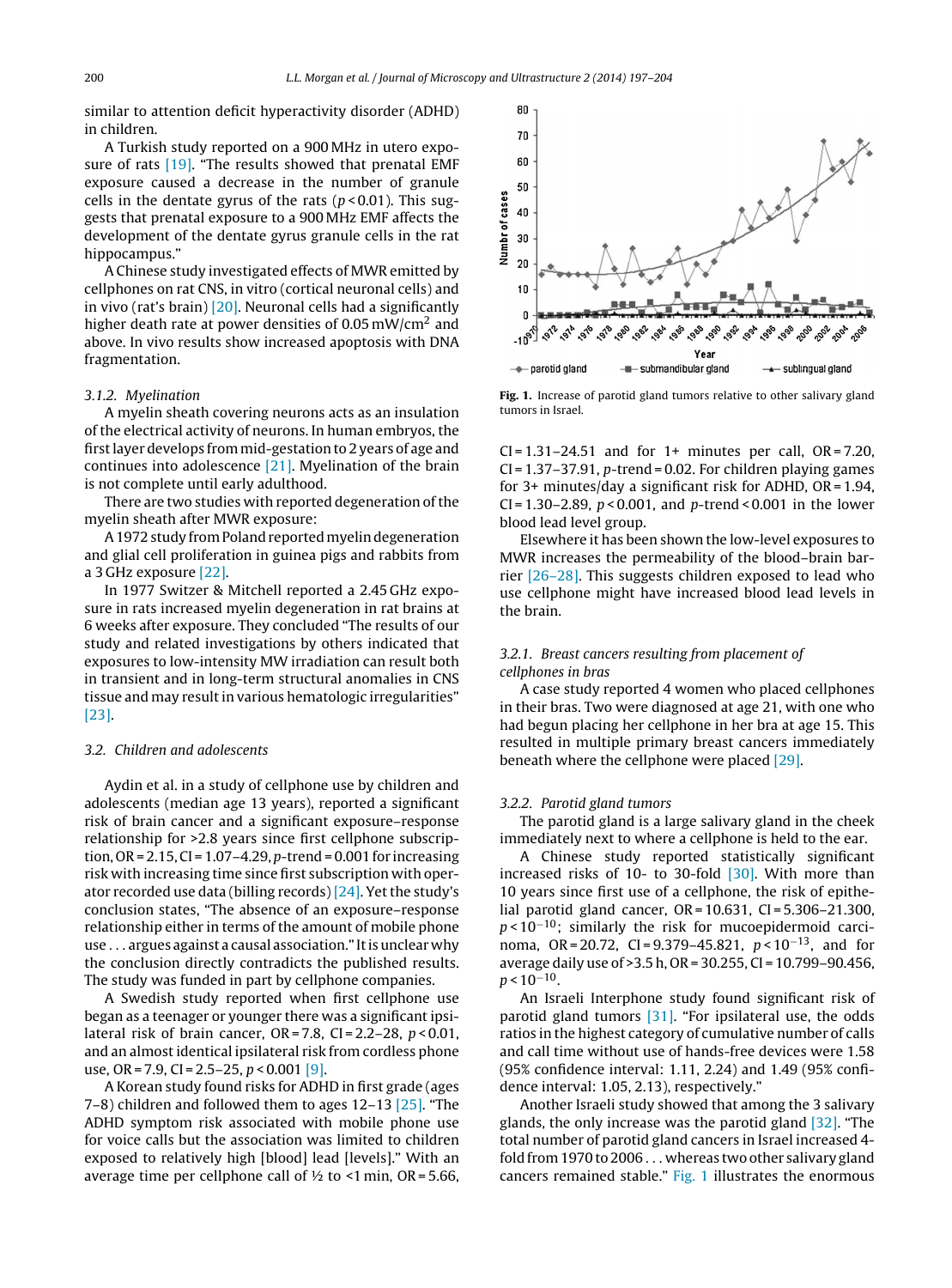increase in parotid gland tumors relative to other salivary gland tumors.

A newspaper in Israel reported "[S]alivary gland cancer, which researchers suspect to be linked to cellphone use, was disproportionately common among young patients. One fifth of those patients were under 20" [\[33\].](#page-7-0)

#### 3.2.3. Sperm damage

Perhaps more than any other adverse health effect from exposure to MWR, damage to sperm is the most documented including in vitro, in vivo and human epidemiological studies.

A 2005 study with data collection from November 2002 to March 2004 examined the motility of sperm. "The proportion of slow progressive motile sperm increased with increase of the duration of the daily transmission time p < 0.01" [\[34\].](#page-7-0)

A study of cellphone usage among men who attended an infertility clinic concluded, "Use of cell phones decrease the semen quality in men by decreasing the sperm count, motility, viability, and normal morphology. The decrease in sperm parameters was dependent on the duration of daily exposure to cell phones and independent of the initial semen quality" [\[35\].](#page-7-0)

A Japanese study reported "This study has indicated significant decrease in sperm count  $[p=0.004]$  and motility  $[p=0.003]$  ... because of exposure to MP [Mobile Phone] emission, respectively" [\[36\].](#page-7-0)

An Australian study investigated how sperm cells are damaged by cellphone MWR. Its conclusions stated "RF-EMR [Radio Frequency-Electro Magnetic Radiation] in both the power density and frequency range of mobile phones enhances mitochondrial reactive oxygen species generation by human spermatozoa, decreasing the motility and vitality of these cells while stimulating DNA base adduct formation and, ultimately DNA fragmentation. These findings have clear implications for the safety of extensive mobile phone use by males of reproductive age, potentially affecting both their fertility and the health and well-being of their offspring" [\[37\].](#page-7-0)

Professor Stanton A. Glantz is a Professor of Medicine at the University of California, San Francisco Medical School. He is also author of a renowned graduate level statistics textbook, Primer of Biostatistics, Seventh Edition [\[38\].](#page-7-0) Referring to the above four studies on sperm damage from MWR he concludes:

"Taking all the information we have discussed on cell phones and sperm allows us to confidently conclude that exposure to cell phones adversely effects sperm."

A study of temperature controlled human sperm placed 3 cm beneath a laptop computer connected to Wi-Fi for 4 h [\[39\]](#page-7-0) reported, "Donor sperm samples, mostly normozoospermic [normal sperm], exposed ex vivo during 4 h to a wireless internet-connected laptop showed a significant decrease in progressive sperm motility and an increase in sperm DNA fragmentation." The study concluded "Ex vivo exposure of human spermatozoa to a wireless internetconnected laptop decreased motility and induced DNA fragmentation by a nonthermal effect. We speculate that



**Fig. 2.** SAM Phantom. The red devices are clamps to hold the cellphone in a specified location. "CTIA" is the Cellular Telecommunications Industry Association. Source: Speag Phantom Product Flyer.

keeping a laptop connected wirelessly to the internet on the lap near the testes may result in decreased male fertility."

#### 3.3. Tumor latency times

The average time between exposure to a carcinogen and the diagnosis of a resultant solid tumor is 3 or more decades. Brain tumors, like lung cancer and many other solid tumors have, on average, long latency times [\[8,40\].](#page-6-0) Therefore, it may be several decades before tumors induced by current MWR exposures in children are diagnosed. For example, the Israeli study showing brain tumor risk was inverse with age had long latency times  $[8]$ . In contrast the Aydin et al. study had relatively short latency times [\[24\].](#page-7-0)

#### **4. Discussion**

4.1. Wireless device exposure limit certification

The FCC has approved two processes to certify that a wireless device meets the required exposure limit:

- (1) The computer simulation process, and
- (2) The Specific Anthropomorphic Mannequin (SAM) process.

The computer simulation process is discussed above.

The SAM process is based on a plastic mannequin representing the top 10% largest U.S. military recruits in 1989. Any head smaller than SAM will absorb more MWR (∼97% of the U.S. population)  $[17]$ . A liquid with the average adult absorption properties of the 40 tissues of the head is poured into a hole at the top of this head. A robotic arm with an electric field probe is positioned within the mannequin such that the location of the highest electric field is located within any one cubic centimeter volume. A cellphone to be certified is clamped to either side of SAM (see Fig. 2). The electric fields values are used to calculate the maximum spatial peak Specific Absorption Rate (SAR) for any 1 g of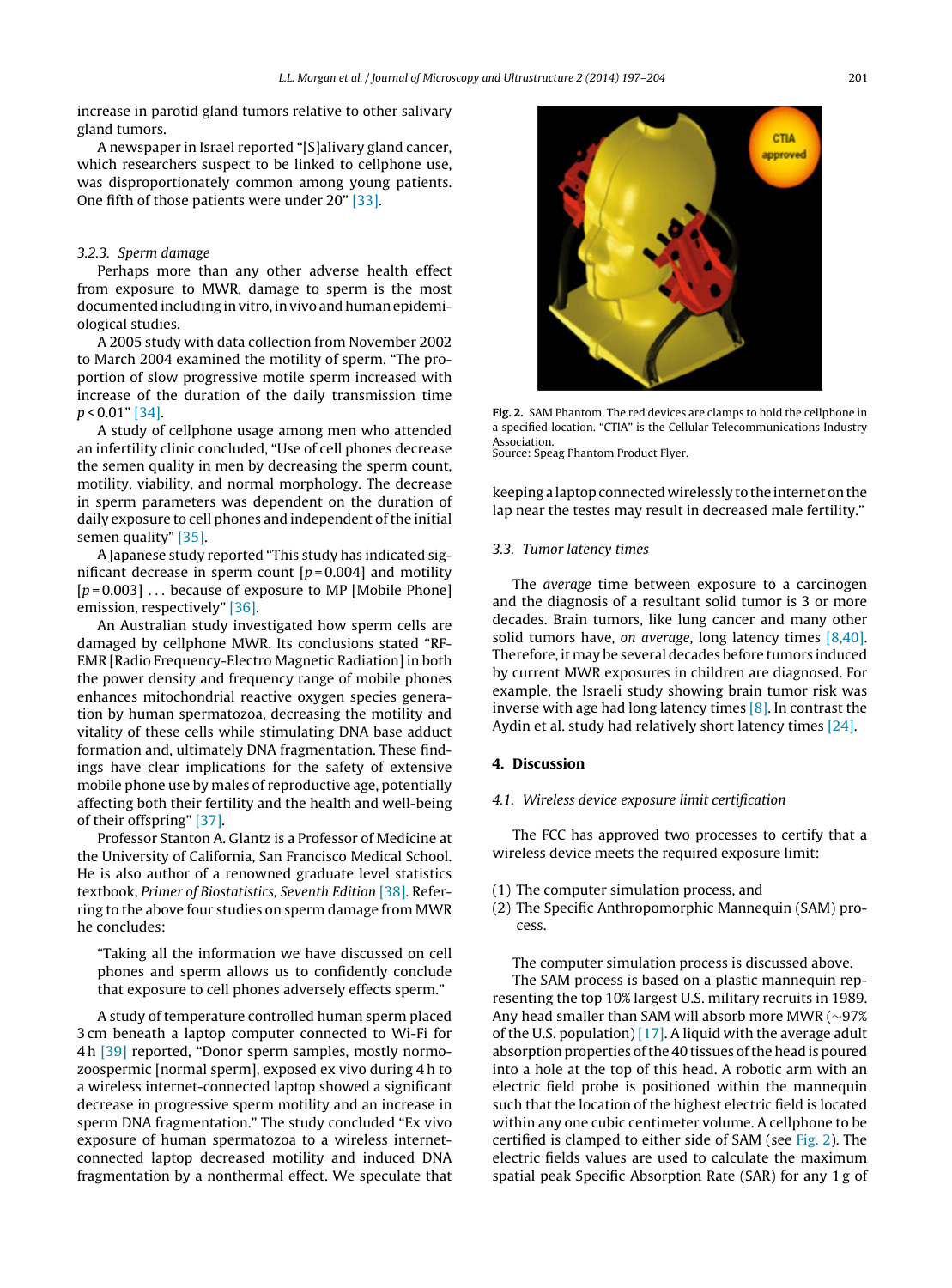#### **Table 1**

A comparison of the capability to measure SAR using the computer simulation certification process or the SAM certification process for various exposures.

| Attribute                  | SAM process              | FDTD process          | Comments                               |
|----------------------------|--------------------------|-----------------------|----------------------------------------|
| Children's exposure        | No                       | Yes                   | Multiple ages                          |
| Pregnant women's exposure  | No                       | Yes                   | 1.3 and 9 months                       |
| Female exposure            | No                       | Yes                   |                                        |
| Specific tissue parameters | No                       | Yes                   |                                        |
| 3-D resolution             | $\sim$ 1 cm <sup>3</sup> | $<$ 1 mm <sup>3</sup> |                                        |
| Relative cost              | Higher                   | Lower                 |                                        |
| Medical implant exposure   | No                       | Yes                   |                                        |
| Testicle exposure          | N <sub>0</sub>           | Yes                   |                                        |
| Female breast exposure     | No                       | Yes                   | With and without wire frame bra        |
| Eye exposure               | No                       | Yes                   | With and without wire frame eyeglasses |
| Thyroid gland exposure     | No                       | Yes                   | With and without metal necklace        |
| Parotid gland exposure     | No                       | Yes                   | With and without dental braces         |

Adapted from Gandhi et al. [\[17\].](#page-7-0)

tissue (equivalent to  $1 \text{ cm}^3$  volume). If the maximum SAR is at or below the U.S. exposure limit of 1.6W/kg the phone is certified for sale without regard to the  $\pm 30\%$  tolerance of the SAM certification process [\[41\].](#page-7-0)

Table 1 compares the capabilities of the two cellphone certification processes.

As can be seen in Table 1 the SAM process is not capable of determining the MWR absorption as measured by SAR in every category except the relative cost and volume resolution. Nevertheless, the SAM process has been exclusively used to certify every cellphone to date.

#### 4.2. Cellphone manual warnings and 20 cm distance rule

In spite of an FCC regulation "For purposes of evaluating compliance with localized SAR guidelines, portable devices should be tested or evaluated based on normal operating positions or conditions" [\[15\],](#page-7-0) this regulation is ignored by the FCC. Holding a cellphone at a defined distance from your body is not "based on normal operating positions"!

For laptop computers, tablets and similar devices, an exposure limit that begins at a distance of 20 cm is not "based on normal operating positions." Indeed the very term "laptop" computer defines the normal operating position, which when placed on the lap is not 20 cm distant.

#### 4.3. Increasing brain cancer incidence

There are studies showing an increased risk of brain cancer from wireless phone use. It is a current problem. The worst brain cancer, glioblastoma, has increased in the United States, and Denmark. Brain cancer incidence has increased in Australia in recent years. These results are based on brain cancer incidence from each country's cancer registries.

A United States study examined 3 cancer registries (Los Angeles County, California and SEER  $12<sup>2</sup>$  [\[42\].](#page-7-0) It examined incidence rates between years 1992–2006 and reported the Average Percent Change (APC) during those years. "RESULTS: Increased AAIRs [Age-Adjusted Incidence Rates] of frontal (APC +2.4–3.0%,  $p \le 0.001$ ) and temporal (APC

+1.3–2.3%,  $p \le 0.027$ ) lobe glioblastoma multiforme (GBM) tumors were observed across all registries . . . The AAIR of cerebellar GBMs increased according to CCR (APC +11.9%,  $p < 0.001$ )."

The Danish Cancer Registry issued a press release that stated, "The number of men who are diagnosed with the most malignant form of brain cancer (glioblastoma), has almost doubled over the past ten years" [\[43\].](#page-7-0)

The Australian study reported, "an overall significant increase in primary malignant brain tumors was observed over the study period from 2000 to 2008 (APC, 3.9; 95%CI, 2.4–5.4), particularly since 2004 (overall AAPC, 3.9; 95% CI, 2.6–5.2)" [\[44\].](#page-7-0)

#### 4.4. Selling toys for infants and toddlers

The iPad, tablets, laptop computers and cellphones are not children's toys. Within 20 cm of the device, the exposure limit can be exceeded with iPads and laptop computers. Figs. 3–5 are examples of toys for sale (there are many more similar toys).

#### 4.5. Digital dementia

Digital dementia also referred to as FOMO (Fear Of Missing Out) is a real concern. A science publication's review



**Fig. 3.** An iPad placed within a rattle. Note the device is immediately over the boy's testicles.

<sup>2</sup> SEER 12 is cancer registry data maintained by the National Cancer Institute (NCI) using 12 States of the United States.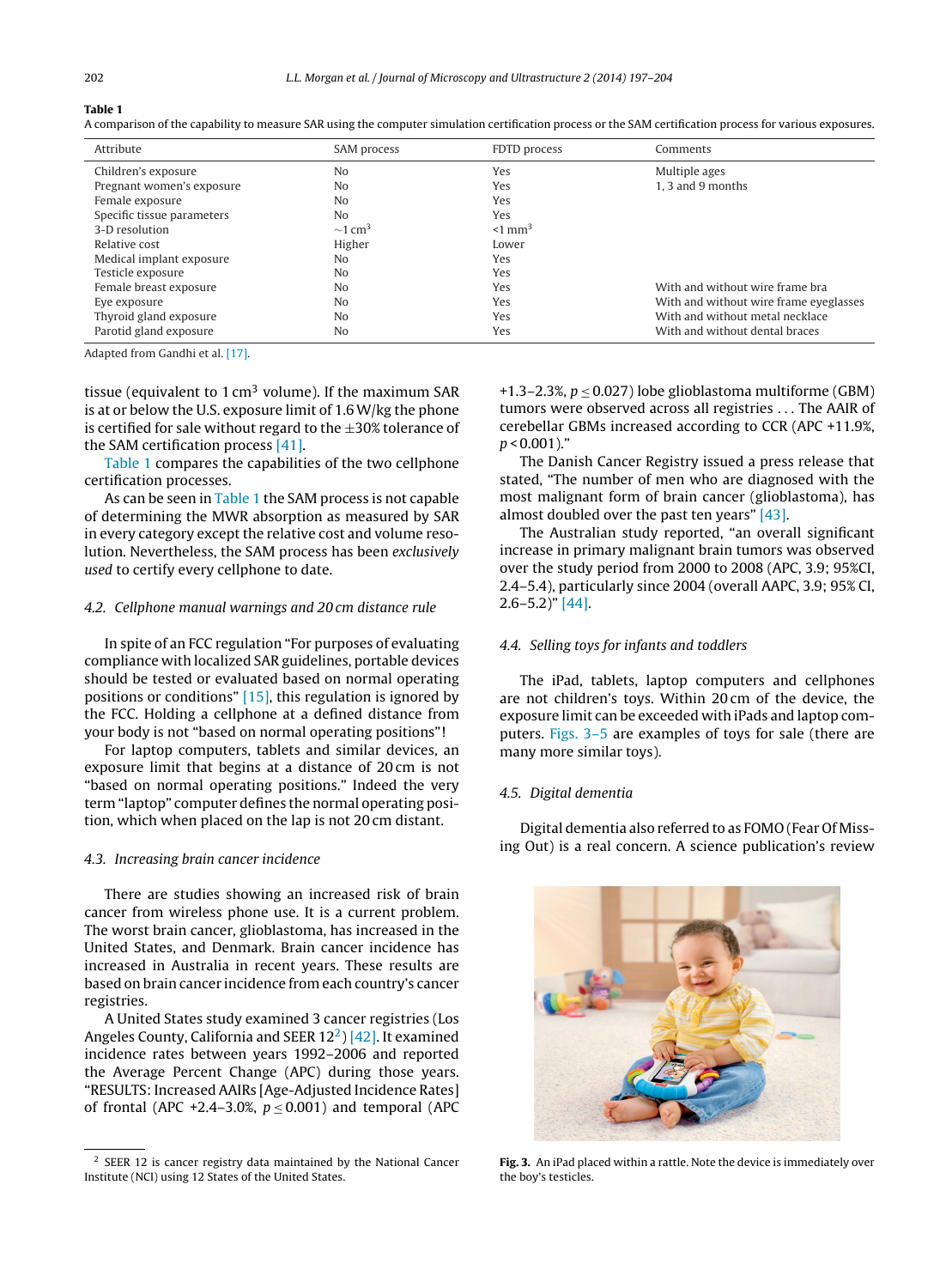<span id="page-6-0"></span>

**Fig. 4.** 2-in-1 iPotty with Activity Seat for iPad.



**Fig. 5.** An iPad for entertaining a baby.

article describes the problem in great depth [\[45\].](#page-7-0) An empirical study of the problem was published in 2013 [\[46\].](#page-7-0)

#### 4.6. Governmental warnings

Many countries have issue warning about children's cellphone use. Some examples are:

Turkey 2013:

Governor Aksoy Huseyin, of the Samsun province announced he would launch a cellphone campaign to bring awareness of their hazards.

Belgium 2013:

The Public Health Minister bans cellphone sales for children under 7 years old. Advertisements are also banned during children's TV programs.

Australia 2013:

The federal government created a fact sheet providing citizens ways to reduce exposure from wireless devices. The agency advises parents to limit children's exposure to cellphones.

France, 2010

Laws make advertising cellphones to children under the age of 12 illegal.

# **5. Conclusions**

The risk to children and adolescent from exposure to microwave radiating devices is considerable. Adults have a smaller but very real risk, as well.

- (1) Children absorb greater amount of microwave radiation (MWR) than adults;
- (2) MWR is a Class 2B (possible) carcinogen as is carbon black, carbon tetrachloride, chloroform, DDT, lead, nickel, phenobarbital, styrene, diesel fuel, and gasoline. It seems clear that we would not expose children to these other agents, so why would we expose children to microwave radiation?
- (3) Fetuses are even more vulnerable than children. Therefore pregnant women should avoid exposing their fetus to microwave radiation.
- (4) Adolescent girls and women should not place cellphones in their bras or in hijabs.
- (5) Cellphone manual warnings make clear an overexposure problem exists.
- (6) Wireless devices are radio transmitters, not toys. Selling toys that use them should be banned.
- (7) Government warnings have been issued but most ofthe public are unaware of such warnings.
- (8) Exposure limits are inadequate and should be revised such that they are adequate.

#### **Acknowledgements**

Barb Payne for her special proof reading skills and Mary Redmayne for her advice and guidance.

#### **References**

- [1] [Cleveland](http://refhub.elsevier.com/S2213-879X(14)00058-3/sbref0005) [Jr](http://refhub.elsevier.com/S2213-879X(14)00058-3/sbref0005) [RF,](http://refhub.elsevier.com/S2213-879X(14)00058-3/sbref0005) [Sylvar](http://refhub.elsevier.com/S2213-879X(14)00058-3/sbref0005) [DM,](http://refhub.elsevier.com/S2213-879X(14)00058-3/sbref0005) [Ulcek](http://refhub.elsevier.com/S2213-879X(14)00058-3/sbref0005) [JL.](http://refhub.elsevier.com/S2213-879X(14)00058-3/sbref0005) [Evaluating](http://refhub.elsevier.com/S2213-879X(14)00058-3/sbref0005) [Compliance](http://refhub.elsevier.com/S2213-879X(14)00058-3/sbref0005) [with](http://refhub.elsevier.com/S2213-879X(14)00058-3/sbref0005) [FCC](http://refhub.elsevier.com/S2213-879X(14)00058-3/sbref0005) [Guidelines](http://refhub.elsevier.com/S2213-879X(14)00058-3/sbref0005) [for](http://refhub.elsevier.com/S2213-879X(14)00058-3/sbref0005) [Human](http://refhub.elsevier.com/S2213-879X(14)00058-3/sbref0005) [Exposure](http://refhub.elsevier.com/S2213-879X(14)00058-3/sbref0005) [to](http://refhub.elsevier.com/S2213-879X(14)00058-3/sbref0005) [Radiofrequency](http://refhub.elsevier.com/S2213-879X(14)00058-3/sbref0005) [Electromag](http://refhub.elsevier.com/S2213-879X(14)00058-3/sbref0005)[netic](http://refhub.elsevier.com/S2213-879X(14)00058-3/sbref0005) [Fields.](http://refhub.elsevier.com/S2213-879X(14)00058-3/sbref0005) [Additional](http://refhub.elsevier.com/S2213-879X(14)00058-3/sbref0005) [Information](http://refhub.elsevier.com/S2213-879X(14)00058-3/sbref0005) [for](http://refhub.elsevier.com/S2213-879X(14)00058-3/sbref0005) [Evaluating](http://refhub.elsevier.com/S2213-879X(14)00058-3/sbref0005) [Compliance](http://refhub.elsevier.com/S2213-879X(14)00058-3/sbref0005) [of](http://refhub.elsevier.com/S2213-879X(14)00058-3/sbref0005) [Mobile](http://refhub.elsevier.com/S2213-879X(14)00058-3/sbref0005) [and](http://refhub.elsevier.com/S2213-879X(14)00058-3/sbref0005) [Portable](http://refhub.elsevier.com/S2213-879X(14)00058-3/sbref0005) [Devices](http://refhub.elsevier.com/S2213-879X(14)00058-3/sbref0005) [with](http://refhub.elsevier.com/S2213-879X(14)00058-3/sbref0005) [FCC](http://refhub.elsevier.com/S2213-879X(14)00058-3/sbref0005) [Limits](http://refhub.elsevier.com/S2213-879X(14)00058-3/sbref0005) [for](http://refhub.elsevier.com/S2213-879X(14)00058-3/sbref0005) [Human](http://refhub.elsevier.com/S2213-879X(14)00058-3/sbref0005) [Exposure](http://refhub.elsevier.com/S2213-879X(14)00058-3/sbref0005) [to](http://refhub.elsevier.com/S2213-879X(14)00058-3/sbref0005) [Radiofrequency](http://refhub.elsevier.com/S2213-879X(14)00058-3/sbref0005) [Emissions.](http://refhub.elsevier.com/S2213-879X(14)00058-3/sbref0005) [Supplement](http://refhub.elsevier.com/S2213-879X(14)00058-3/sbref0005) [C](http://refhub.elsevier.com/S2213-879X(14)00058-3/sbref0005) [\(Edition](http://refhub.elsevier.com/S2213-879X(14)00058-3/sbref0005) [97-01\)](http://refhub.elsevier.com/S2213-879X(14)00058-3/sbref0005) [to](http://refhub.elsevier.com/S2213-879X(14)00058-3/sbref0005) [OET](http://refhub.elsevier.com/S2213-879X(14)00058-3/sbref0005) [Bulletin](http://refhub.elsevier.com/S2213-879X(14)00058-3/sbref0005) [65](http://refhub.elsevier.com/S2213-879X(14)00058-3/sbref0005) [\(Edition](http://refhub.elsevier.com/S2213-879X(14)00058-3/sbref0005) [97-01\).](http://refhub.elsevier.com/S2213-879X(14)00058-3/sbref0005) [Federal](http://refhub.elsevier.com/S2213-879X(14)00058-3/sbref0005) [Communications](http://refhub.elsevier.com/S2213-879X(14)00058-3/sbref0005) [Commission](http://refhub.elsevier.com/S2213-879X(14)00058-3/sbref0005) [Office](http://refhub.elsevier.com/S2213-879X(14)00058-3/sbref0005) [of](http://refhub.elsevier.com/S2213-879X(14)00058-3/sbref0005) [Engineering](http://refhub.elsevier.com/S2213-879X(14)00058-3/sbref0005) [&](http://refhub.elsevier.com/S2213-879X(14)00058-3/sbref0005) [Technology;](http://refhub.elsevier.com/S2213-879X(14)00058-3/sbref0005) [2014.](http://refhub.elsevier.com/S2213-879X(14)00058-3/sbref0005) [p.](http://refhub.elsevier.com/S2213-879X(14)00058-3/sbref0005) [16.](http://refhub.elsevier.com/S2213-879X(14)00058-3/sbref0005)
- [2] [Gandhi](http://refhub.elsevier.com/S2213-879X(14)00058-3/sbref0010) [OP,](http://refhub.elsevier.com/S2213-879X(14)00058-3/sbref0010) [Lazzi](http://refhub.elsevier.com/S2213-879X(14)00058-3/sbref0010) [G,](http://refhub.elsevier.com/S2213-879X(14)00058-3/sbref0010) [Furse](http://refhub.elsevier.com/S2213-879X(14)00058-3/sbref0010) [CM.](http://refhub.elsevier.com/S2213-879X(14)00058-3/sbref0010) [Electromagnetic](http://refhub.elsevier.com/S2213-879X(14)00058-3/sbref0010) [absorption](http://refhub.elsevier.com/S2213-879X(14)00058-3/sbref0010) [in](http://refhub.elsevier.com/S2213-879X(14)00058-3/sbref0010) [the](http://refhub.elsevier.com/S2213-879X(14)00058-3/sbref0010) [human](http://refhub.elsevier.com/S2213-879X(14)00058-3/sbref0010) [head](http://refhub.elsevier.com/S2213-879X(14)00058-3/sbref0010) [and](http://refhub.elsevier.com/S2213-879X(14)00058-3/sbref0010) [neck](http://refhub.elsevier.com/S2213-879X(14)00058-3/sbref0010) [for](http://refhub.elsevier.com/S2213-879X(14)00058-3/sbref0010) [mobile](http://refhub.elsevier.com/S2213-879X(14)00058-3/sbref0010) [telephones](http://refhub.elsevier.com/S2213-879X(14)00058-3/sbref0010) [at](http://refhub.elsevier.com/S2213-879X(14)00058-3/sbref0010) [835](http://refhub.elsevier.com/S2213-879X(14)00058-3/sbref0010) [and](http://refhub.elsevier.com/S2213-879X(14)00058-3/sbref0010) [1900](http://refhub.elsevier.com/S2213-879X(14)00058-3/sbref0010) [MHz?](http://refhub.elsevier.com/S2213-879X(14)00058-3/sbref0010) [IEEE](http://refhub.elsevier.com/S2213-879X(14)00058-3/sbref0010) [Trans](http://refhub.elsevier.com/S2213-879X(14)00058-3/sbref0010) [Microw](http://refhub.elsevier.com/S2213-879X(14)00058-3/sbref0010) [Theory](http://refhub.elsevier.com/S2213-879X(14)00058-3/sbref0010) [Tech](http://refhub.elsevier.com/S2213-879X(14)00058-3/sbref0010) [1996;44\(10\):1884–97.](http://refhub.elsevier.com/S2213-879X(14)00058-3/sbref0010)
- [3] [Wiart](http://refhub.elsevier.com/S2213-879X(14)00058-3/sbref0015) [J,](http://refhub.elsevier.com/S2213-879X(14)00058-3/sbref0015) [Hadjem](http://refhub.elsevier.com/S2213-879X(14)00058-3/sbref0015) [A,](http://refhub.elsevier.com/S2213-879X(14)00058-3/sbref0015) [Wong](http://refhub.elsevier.com/S2213-879X(14)00058-3/sbref0015) [MF,](http://refhub.elsevier.com/S2213-879X(14)00058-3/sbref0015) [Bloch](http://refhub.elsevier.com/S2213-879X(14)00058-3/sbref0015) [I.](http://refhub.elsevier.com/S2213-879X(14)00058-3/sbref0015) [Analysis](http://refhub.elsevier.com/S2213-879X(14)00058-3/sbref0015) [of](http://refhub.elsevier.com/S2213-879X(14)00058-3/sbref0015) [RF](http://refhub.elsevier.com/S2213-879X(14)00058-3/sbref0015) [expo](http://refhub.elsevier.com/S2213-879X(14)00058-3/sbref0015)[sure](http://refhub.elsevier.com/S2213-879X(14)00058-3/sbref0015) [in](http://refhub.elsevier.com/S2213-879X(14)00058-3/sbref0015) [the](http://refhub.elsevier.com/S2213-879X(14)00058-3/sbref0015) [head](http://refhub.elsevier.com/S2213-879X(14)00058-3/sbref0015) [tissues](http://refhub.elsevier.com/S2213-879X(14)00058-3/sbref0015) [of](http://refhub.elsevier.com/S2213-879X(14)00058-3/sbref0015) [children](http://refhub.elsevier.com/S2213-879X(14)00058-3/sbref0015) [and](http://refhub.elsevier.com/S2213-879X(14)00058-3/sbref0015) [adults.](http://refhub.elsevier.com/S2213-879X(14)00058-3/sbref0015) [Phys](http://refhub.elsevier.com/S2213-879X(14)00058-3/sbref0015) [Med](http://refhub.elsevier.com/S2213-879X(14)00058-3/sbref0015) [Biol](http://refhub.elsevier.com/S2213-879X(14)00058-3/sbref0015) [2008;53\(13\):3681–95.](http://refhub.elsevier.com/S2213-879X(14)00058-3/sbref0015)
- [4] Kuster N. Past, current, and future research on the exposure of children. Foundation for Research on Information Technology in Society (IT'IS), Foundation Internal Report; 2009. [http://www1.itis.ethz.](http://www1.itis.ethz.ch/index/index_itis.html) [ch/index/index](http://www1.itis.ethz.ch/index/index_itis.html) itis.html [accessed 08.12.10].
- [5] [Christ](http://refhub.elsevier.com/S2213-879X(14)00058-3/sbref0025) [A,](http://refhub.elsevier.com/S2213-879X(14)00058-3/sbref0025) [Gosselin](http://refhub.elsevier.com/S2213-879X(14)00058-3/sbref0025) [M-C,](http://refhub.elsevier.com/S2213-879X(14)00058-3/sbref0025) [Christopoulou](http://refhub.elsevier.com/S2213-879X(14)00058-3/sbref0025) [M,](http://refhub.elsevier.com/S2213-879X(14)00058-3/sbref0025) [Kuhn](http://refhub.elsevier.com/S2213-879X(14)00058-3/sbref0025) [S,](http://refhub.elsevier.com/S2213-879X(14)00058-3/sbref0025) [Kuster](http://refhub.elsevier.com/S2213-879X(14)00058-3/sbref0025) [N.](http://refhub.elsevier.com/S2213-879X(14)00058-3/sbref0025) [Age](http://refhub.elsevier.com/S2213-879X(14)00058-3/sbref0025)[dependent](http://refhub.elsevier.com/S2213-879X(14)00058-3/sbref0025) [tissue-specific](http://refhub.elsevier.com/S2213-879X(14)00058-3/sbref0025) [exposure](http://refhub.elsevier.com/S2213-879X(14)00058-3/sbref0025) [of](http://refhub.elsevier.com/S2213-879X(14)00058-3/sbref0025) [cell](http://refhub.elsevier.com/S2213-879X(14)00058-3/sbref0025) [phone](http://refhub.elsevier.com/S2213-879X(14)00058-3/sbref0025) [users.](http://refhub.elsevier.com/S2213-879X(14)00058-3/sbref0025) [Phys](http://refhub.elsevier.com/S2213-879X(14)00058-3/sbref0025) [Med](http://refhub.elsevier.com/S2213-879X(14)00058-3/sbref0025) [Biol](http://refhub.elsevier.com/S2213-879X(14)00058-3/sbref0025) [2010;55:1767](http://refhub.elsevier.com/S2213-879X(14)00058-3/sbref0025)–[83.](http://refhub.elsevier.com/S2213-879X(14)00058-3/sbref0025)
- [6] [Baan](http://refhub.elsevier.com/S2213-879X(14)00058-3/sbref0030) [R,](http://refhub.elsevier.com/S2213-879X(14)00058-3/sbref0030) [Grosse](http://refhub.elsevier.com/S2213-879X(14)00058-3/sbref0030) [Y,](http://refhub.elsevier.com/S2213-879X(14)00058-3/sbref0030) [Lauby-Secretan](http://refhub.elsevier.com/S2213-879X(14)00058-3/sbref0030) [B,](http://refhub.elsevier.com/S2213-879X(14)00058-3/sbref0030) [El](http://refhub.elsevier.com/S2213-879X(14)00058-3/sbref0030) [Ghissassi](http://refhub.elsevier.com/S2213-879X(14)00058-3/sbref0030) [F,](http://refhub.elsevier.com/S2213-879X(14)00058-3/sbref0030) [Bouvard](http://refhub.elsevier.com/S2213-879X(14)00058-3/sbref0030) [V,](http://refhub.elsevier.com/S2213-879X(14)00058-3/sbref0030) [Benbrahim-Tallaa](http://refhub.elsevier.com/S2213-879X(14)00058-3/sbref0030) [L,](http://refhub.elsevier.com/S2213-879X(14)00058-3/sbref0030) [et](http://refhub.elsevier.com/S2213-879X(14)00058-3/sbref0030) [al.](http://refhub.elsevier.com/S2213-879X(14)00058-3/sbref0030) [Carcinogenicity](http://refhub.elsevier.com/S2213-879X(14)00058-3/sbref0030) [of](http://refhub.elsevier.com/S2213-879X(14)00058-3/sbref0030) [radiofrequency](http://refhub.elsevier.com/S2213-879X(14)00058-3/sbref0030) [electro](http://refhub.elsevier.com/S2213-879X(14)00058-3/sbref0030)[magnetic](http://refhub.elsevier.com/S2213-879X(14)00058-3/sbref0030) [fields.](http://refhub.elsevier.com/S2213-879X(14)00058-3/sbref0030) [Lancet](http://refhub.elsevier.com/S2213-879X(14)00058-3/sbref0030) [Oncol](http://refhub.elsevier.com/S2213-879X(14)00058-3/sbref0030) [2011;12\(July](http://refhub.elsevier.com/S2213-879X(14)00058-3/sbref0030) [\(7\)\):624–6.](http://refhub.elsevier.com/S2213-879X(14)00058-3/sbref0030)
- [7] Wikipedia. List of IARC Group 2B carcinogens; 2014. [http://en.](http://en.wikipedia.org/wiki/List_of_IARC_Group_2B_carcinogens) [wikipedia.org/wiki/List](http://en.wikipedia.org/wiki/List_of_IARC_Group_2B_carcinogens)\_of\_IARC\_Group\_2B\_carcinogens [accessed 10.03.14].
- [8] [Sadetzki](http://refhub.elsevier.com/S2213-879X(14)00058-3/sbref0040) [S,](http://refhub.elsevier.com/S2213-879X(14)00058-3/sbref0040) [Chetrit](http://refhub.elsevier.com/S2213-879X(14)00058-3/sbref0040) [A,](http://refhub.elsevier.com/S2213-879X(14)00058-3/sbref0040) [Freedman](http://refhub.elsevier.com/S2213-879X(14)00058-3/sbref0040) [L,](http://refhub.elsevier.com/S2213-879X(14)00058-3/sbref0040) [Stovall](http://refhub.elsevier.com/S2213-879X(14)00058-3/sbref0040) [M,](http://refhub.elsevier.com/S2213-879X(14)00058-3/sbref0040) [Modan](http://refhub.elsevier.com/S2213-879X(14)00058-3/sbref0040) [B,](http://refhub.elsevier.com/S2213-879X(14)00058-3/sbref0040) [Novikov](http://refhub.elsevier.com/S2213-879X(14)00058-3/sbref0040) [Ib.](http://refhub.elsevier.com/S2213-879X(14)00058-3/sbref0040) [Long-term](http://refhub.elsevier.com/S2213-879X(14)00058-3/sbref0040) [follow-up](http://refhub.elsevier.com/S2213-879X(14)00058-3/sbref0040) [for](http://refhub.elsevier.com/S2213-879X(14)00058-3/sbref0040) [brain](http://refhub.elsevier.com/S2213-879X(14)00058-3/sbref0040) [tumor](http://refhub.elsevier.com/S2213-879X(14)00058-3/sbref0040) [development](http://refhub.elsevier.com/S2213-879X(14)00058-3/sbref0040) [after](http://refhub.elsevier.com/S2213-879X(14)00058-3/sbref0040) [child](http://refhub.elsevier.com/S2213-879X(14)00058-3/sbref0040)[hood](http://refhub.elsevier.com/S2213-879X(14)00058-3/sbref0040) [exposure](http://refhub.elsevier.com/S2213-879X(14)00058-3/sbref0040) [to](http://refhub.elsevier.com/S2213-879X(14)00058-3/sbref0040) [ionizing](http://refhub.elsevier.com/S2213-879X(14)00058-3/sbref0040) [radiation](http://refhub.elsevier.com/S2213-879X(14)00058-3/sbref0040) [for](http://refhub.elsevier.com/S2213-879X(14)00058-3/sbref0040) [Tinea](http://refhub.elsevier.com/S2213-879X(14)00058-3/sbref0040) [capitis](http://refhub.elsevier.com/S2213-879X(14)00058-3/sbref0040)[.](http://refhub.elsevier.com/S2213-879X(14)00058-3/sbref0040) [Radiat](http://refhub.elsevier.com/S2213-879X(14)00058-3/sbref0040) [Res](http://refhub.elsevier.com/S2213-879X(14)00058-3/sbref0040) [2005;163:424–32.](http://refhub.elsevier.com/S2213-879X(14)00058-3/sbref0040)
- [9] [Hardell,](http://refhub.elsevier.com/S2213-879X(14)00058-3/sbref0045) [Carlberg.](http://refhub.elsevier.com/S2213-879X(14)00058-3/sbref0045) [Mobile](http://refhub.elsevier.com/S2213-879X(14)00058-3/sbref0045) [phones,](http://refhub.elsevier.com/S2213-879X(14)00058-3/sbref0045) [cordless](http://refhub.elsevier.com/S2213-879X(14)00058-3/sbref0045) [phones](http://refhub.elsevier.com/S2213-879X(14)00058-3/sbref0045) [and](http://refhub.elsevier.com/S2213-879X(14)00058-3/sbref0045) [the](http://refhub.elsevier.com/S2213-879X(14)00058-3/sbref0045) [risk](http://refhub.elsevier.com/S2213-879X(14)00058-3/sbref0045) [for](http://refhub.elsevier.com/S2213-879X(14)00058-3/sbref0045) [brain](http://refhub.elsevier.com/S2213-879X(14)00058-3/sbref0045) [tumours.](http://refhub.elsevier.com/S2213-879X(14)00058-3/sbref0045) [Int](http://refhub.elsevier.com/S2213-879X(14)00058-3/sbref0045) [J](http://refhub.elsevier.com/S2213-879X(14)00058-3/sbref0045) [Oncol](http://refhub.elsevier.com/S2213-879X(14)00058-3/sbref0045) [2009;35\(July](http://refhub.elsevier.com/S2213-879X(14)00058-3/sbref0045) [\(1\)\):5](http://refhub.elsevier.com/S2213-879X(14)00058-3/sbref0045)–[17.](http://refhub.elsevier.com/S2213-879X(14)00058-3/sbref0045)
- [10] [Hegmann](http://refhub.elsevier.com/S2213-879X(14)00058-3/sbref0050) [KT,](http://refhub.elsevier.com/S2213-879X(14)00058-3/sbref0050) [Fraser](http://refhub.elsevier.com/S2213-879X(14)00058-3/sbref0050) [AM,](http://refhub.elsevier.com/S2213-879X(14)00058-3/sbref0050) [Keaney](http://refhub.elsevier.com/S2213-879X(14)00058-3/sbref0050) [RP,](http://refhub.elsevier.com/S2213-879X(14)00058-3/sbref0050) [Moser](http://refhub.elsevier.com/S2213-879X(14)00058-3/sbref0050) [SE,](http://refhub.elsevier.com/S2213-879X(14)00058-3/sbref0050) [Nilasena](http://refhub.elsevier.com/S2213-879X(14)00058-3/sbref0050) [DS,](http://refhub.elsevier.com/S2213-879X(14)00058-3/sbref0050) [Sedlars](http://refhub.elsevier.com/S2213-879X(14)00058-3/sbref0050) [M,](http://refhub.elsevier.com/S2213-879X(14)00058-3/sbref0050) [et](http://refhub.elsevier.com/S2213-879X(14)00058-3/sbref0050) [al.](http://refhub.elsevier.com/S2213-879X(14)00058-3/sbref0050) [The](http://refhub.elsevier.com/S2213-879X(14)00058-3/sbref0050) [effect](http://refhub.elsevier.com/S2213-879X(14)00058-3/sbref0050) [of](http://refhub.elsevier.com/S2213-879X(14)00058-3/sbref0050) [age](http://refhub.elsevier.com/S2213-879X(14)00058-3/sbref0050) [at](http://refhub.elsevier.com/S2213-879X(14)00058-3/sbref0050) [smoking](http://refhub.elsevier.com/S2213-879X(14)00058-3/sbref0050) [initiation](http://refhub.elsevier.com/S2213-879X(14)00058-3/sbref0050) [on](http://refhub.elsevier.com/S2213-879X(14)00058-3/sbref0050) [lung](http://refhub.elsevier.com/S2213-879X(14)00058-3/sbref0050) [cancer](http://refhub.elsevier.com/S2213-879X(14)00058-3/sbref0050) [risk.](http://refhub.elsevier.com/S2213-879X(14)00058-3/sbref0050) [Epidemiology](http://refhub.elsevier.com/S2213-879X(14)00058-3/sbref0050) [1993;4\(September](http://refhub.elsevier.com/S2213-879X(14)00058-3/sbref0050) [\(5\)\):444–8.](http://refhub.elsevier.com/S2213-879X(14)00058-3/sbref0050)
- [11] [IEEE](http://refhub.elsevier.com/S2213-879X(14)00058-3/sbref0055) [standard](http://refhub.elsevier.com/S2213-879X(14)00058-3/sbref0055) [for](http://refhub.elsevier.com/S2213-879X(14)00058-3/sbref0055) [safety](http://refhub.elsevier.com/S2213-879X(14)00058-3/sbref0055) [levels](http://refhub.elsevier.com/S2213-879X(14)00058-3/sbref0055) [with](http://refhub.elsevier.com/S2213-879X(14)00058-3/sbref0055) [respect](http://refhub.elsevier.com/S2213-879X(14)00058-3/sbref0055) [to](http://refhub.elsevier.com/S2213-879X(14)00058-3/sbref0055) [human](http://refhub.elsevier.com/S2213-879X(14)00058-3/sbref0055) [exposure](http://refhub.elsevier.com/S2213-879X(14)00058-3/sbref0055) to [radio](http://refhub.elsevier.com/S2213-879X(14)00058-3/sbref0055) [frequency](http://refhub.elsevier.com/S2213-879X(14)00058-3/sbref0055) [electromagnetic](http://refhub.elsevier.com/S2213-879X(14)00058-3/sbref0055) [fields,](http://refhub.elsevier.com/S2213-879X(14)00058-3/sbref0055) [3](http://refhub.elsevier.com/S2213-879X(14)00058-3/sbref0055) [kHz](http://refhub.elsevier.com/S2213-879X(14)00058-3/sbref0055) [to](http://refhub.elsevier.com/S2213-879X(14)00058-3/sbref0055) [300](http://refhub.elsevier.com/S2213-879X(14)00058-3/sbref0055) [GHz.](http://refhub.elsevier.com/S2213-879X(14)00058-3/sbref0055) [The](http://refhub.elsevier.com/S2213-879X(14)00058-3/sbref0055) [Insti](http://refhub.elsevier.com/S2213-879X(14)00058-3/sbref0055)[tute](http://refhub.elsevier.com/S2213-879X(14)00058-3/sbref0055) [of](http://refhub.elsevier.com/S2213-879X(14)00058-3/sbref0055) [Electrical](http://refhub.elsevier.com/S2213-879X(14)00058-3/sbref0055) [and](http://refhub.elsevier.com/S2213-879X(14)00058-3/sbref0055) [Electronics](http://refhub.elsevier.com/S2213-879X(14)00058-3/sbref0055) [Engineers,](http://refhub.elsevier.com/S2213-879X(14)00058-3/sbref0055) [Inc.;](http://refhub.elsevier.com/S2213-879X(14)00058-3/sbref0055) [1991.](http://refhub.elsevier.com/S2213-879X(14)00058-3/sbref0055)
- [12] [NCRP](http://refhub.elsevier.com/S2213-879X(14)00058-3/sbref0060) [REPORT](http://refhub.elsevier.com/S2213-879X(14)00058-3/sbref0060) [No.](http://refhub.elsevier.com/S2213-879X(14)00058-3/sbref0060) [86,](http://refhub.elsevier.com/S2213-879X(14)00058-3/sbref0060) [Biological](http://refhub.elsevier.com/S2213-879X(14)00058-3/sbref0060) [Effects](http://refhub.elsevier.com/S2213-879X(14)00058-3/sbref0060) [and](http://refhub.elsevier.com/S2213-879X(14)00058-3/sbref0060) [Exposure](http://refhub.elsevier.com/S2213-879X(14)00058-3/sbref0060) [Criteria](http://refhub.elsevier.com/S2213-879X(14)00058-3/sbref0060) [for](http://refhub.elsevier.com/S2213-879X(14)00058-3/sbref0060) [Radiofrequency](http://refhub.elsevier.com/S2213-879X(14)00058-3/sbref0060) [Electromagnetic](http://refhub.elsevier.com/S2213-879X(14)00058-3/sbref0060) [fields.Recommendations](http://refhub.elsevier.com/S2213-879X(14)00058-3/sbref0060) [of](http://refhub.elsevier.com/S2213-879X(14)00058-3/sbref0060) [the](http://refhub.elsevier.com/S2213-879X(14)00058-3/sbref0060)